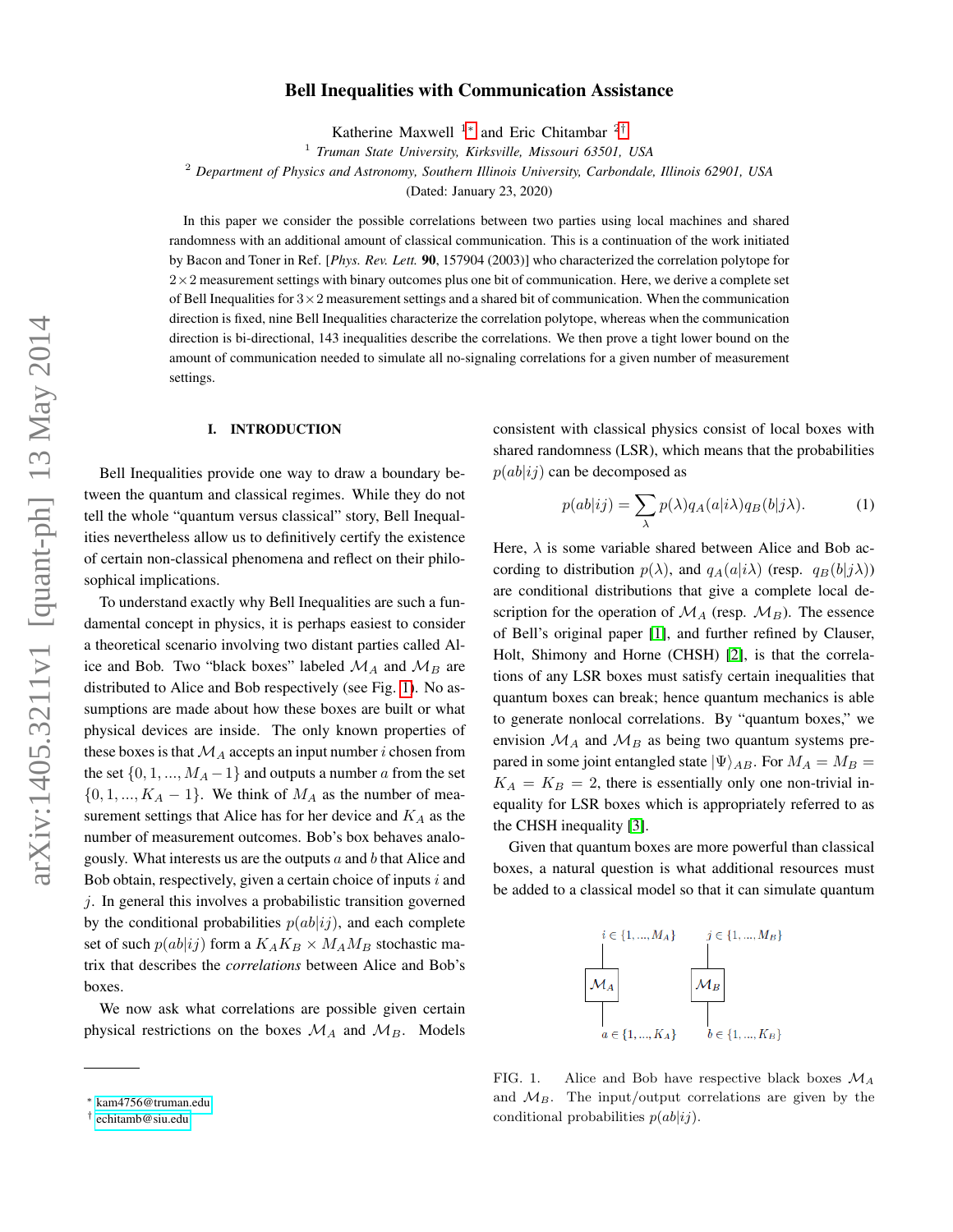correlations. From the practical perspective of experimentally simulating the correlations, one can ask *how many bits of classical communication* (CC) *combined with local shared randomness are sufficient to reproduce quantum correlations* [\[4–](#page-5-3) [6\]](#page-5-4)? Bacon and Toner introduced the notion of "Bell Inequalities with auxiliary communication" which are generalized CHSH inequalities that identify all the correlations consistent with LSR and a stipulated amount of CC [\[7\]](#page-5-5). They showed that, not surprisingly, for  $M_A = M_B = K_A = K_B = 2$ , only one bit of communication is sufficient to replicate any possible quantum correlation. This is because one bit of CC is capable of generating any set of statistics that is consistent with relativistic causation. Assuming Alice and Bob's boxes to be spacelike separated, special relativity stipulates that Alice or Bob's choice of input cannot affect the output statistics of the other, a condition known as *no-signaling* and characterized by:

$$
q_A(a|i) := \sum_{b=0}^{K_B - 1} p(ab|ij) \quad \forall a, i, j \tag{2}
$$

$$
q_B(b|j) := \sum_{a=0}^{K_A - 1} p(ab|ij) \quad \forall b, i, j.
$$
 (3)

As quantum mechanics respects the no-signaling principle, 1 bit of CC suffices to simulate quantum statistics for  $M_A =$  $M_B = K_A = K_B = 2$ . For larger number of measurement settings little is currently known about the amount of communication needed to simulate quantum correlations.

The main contribution of this paper is a presentation of all the Bell Inequalities for  $M_A = 3$  and  $M_B = K_A = K_B = 2$ when assistance is provided by one bit of classical communication. Note that when Bacon and Toner consider the  $M_A = 3$ case in Ref. [\[7\]](#page-5-5), they only compute expectation inequalities for observables with  $\pm 1$  spectrum. Computing the allowed probabilities  $p(ab|ij)$  is a more general and complicated problem. In fact, once beyond two measurement settings, the complexity of the CC-assisted problem increases quite dramatically, as our computations below will demonstrate. Thus, any small step forward in understanding these correlations is valuable. We give an overview of general CC-assisted LSR boxes in [II.](#page-1-0) We then present the Bell Inequalities in Section [III](#page-3-0) and prove lower bounds on the classical communication cost to simulate no-signaling correlations in Section [IV.](#page-4-0)

### <span id="page-1-0"></span>II. A GENERAL CC-ASSISTED FRAMEWORK

In this section we describe a general framework for using a limited amount of classical communication to generate correlations under a local shared randomness model. Since we

are interested in isolating the power of one CC bit on its own, we consider two different models: *fixed-direction* communication and *bi-directional* communication (see Fig. [2\)](#page-1-1). The former describes a scenario where Alice and Bob can only send CC in a certain direction whereas this directional restriction is removed in the latter. Before describing these models in more detail, we first review the notion of locally equivalent correlations.

### A. Local Operations

<span id="page-1-2"></span>Even though two correlations  $p(ab|ij)$  and  $p'(ab|ij)$  may differ, they might be equivalent in their nonlocal content. This would be the case if, for instance,  $p'(ab|ij) = p(ab|\phi_A(i)j)$  $\forall a, b, i, j$ , where  $\pi_A : \{0, 1, ..., M_A-1\} \leftrightarrow \{0, 1, ..., M_A-1\}$ is some local permutation of Alice. Clearly the correlations do not become any more or less nonlocal when Alice performs this permutation. More generally, we say that one correlation matrix  $p(ab|ij)$  is locally equivalent to another  $p'(ab|ij)$ if (i) they are are related by an uncorrelated permutation of inputs:  $p'(ab|ij) = p(ab|\pi_A(i)\pi_B(j))$ , or (ii) they are related by an uncorrelated conditional permutation of outputs:  $p'(ab|ij) = p(\pi_A^{(i)}(a)\pi_B^{(j)}(b)|ij)$ , where  $\pi_A^{(i)}$  is a particular choice of permutation for Alice depending on her input  $i$ , and likewise for  $\pi_B^{(j)}$ .

<span id="page-1-3"></span>Based on Fig. [2](#page-1-1) and the CC-assisted model, it may seem



<span id="page-1-1"></span>FIG. 2. (a) An Alice  $\rightarrow$  Bob fixed-direction communication scheme in which  $\kappa(i)$  is sent from Alice to Bob. (b) A bi-directional communication scheme sending data in both directions. Note that model (b) contains both Alice  $\rightarrow$  Bob and  $Bob \rightarrow Alice$  fixed-direction communication schemes.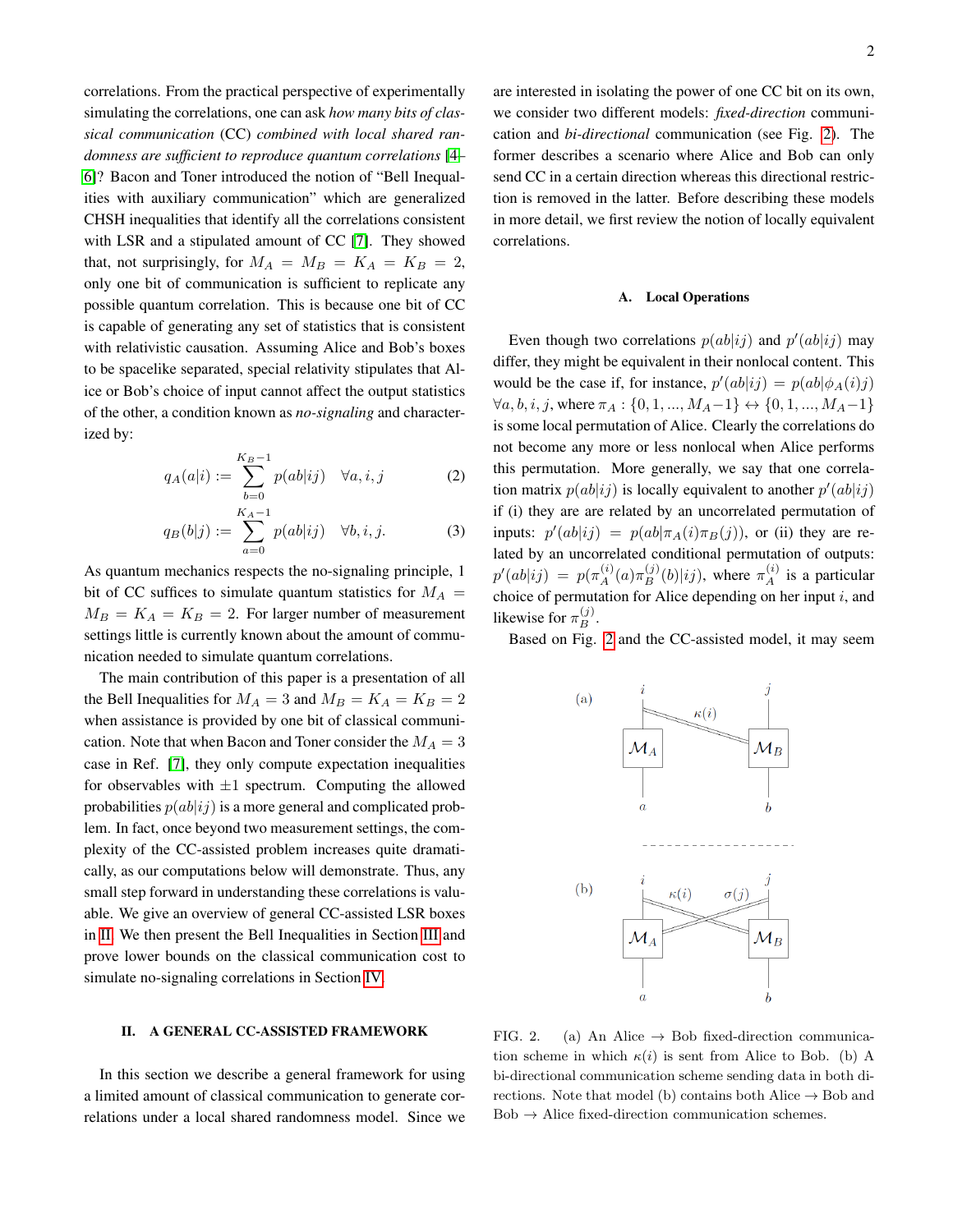that Alice/Bob may be able to relabel his/her output conditioned on the  $\kappa(i)/\sigma(j)$  received from the other party. In principle this is true. However, it will be unnecessary to consider this dependence explicitly as long as we consider all possible encodings  $\kappa(i)/\sigma(j)$  and all possible local maps of Alice and Bob; a conditional relabeling can be seen as just another encoding/decoding strategy. This will be made more clear when we discuss the computation strategy below.

### B. Fixed-Direction Communication

Without the classical communication, the correlations of a general LSR model satisfy Eq. [\(1\)](#page-0-3). Suppose now that Alice is allowed to send  $r$  bits of CC to Bob. In general this can be represented by some  $\lambda$ -dependent function  $\kappa_{\lambda}(i)$  that acts on Alice's input value i. Hence, the resulting correlations satisfy  $p(ab|ij) = \sum_{\lambda} p(\lambda)q_A(a|i\lambda)q_B(b|j\kappa_{\lambda}(i)\lambda)$ . We assume that each  $\kappa_{\lambda}$  is a deterministic mapping since any unshared randomness of the functions  $q_A(\cdot|i\lambda), q_B(\cdot|j\kappa(i)\lambda),$ and  $\kappa_{\lambda}(i)$  can be absorbed into the globally shared random variable  $\lambda$ . Consequently,  $p(ab|ij)$  can be expressed as a convex sum of deterministic strategies characterized by functions  $\kappa(i) \in \{0, 1, ..., 2^r - 1\}, q_A(a|i) \in \{0, 1, ..., K_A - 1\},$  and  $q_B(b|j\kappa(i)) \in \{0, 1, ..., K_B - 1\}$  for all  $i, j, a, b$ . As there are only a finite number of deterministic strategies, the correlations  $p(ab|ij)$  generated by such strategies form the vertices of a convex polytope. Following the standard procedure, we enumerate all polytope vertices and then generate their convex hull.

Let us restrict to  $K_A = K_B = 2$ . The correlation polytope will then have dimension  $4M_AM_B$ , but normalization can be enforced to eliminate probabilities of the form  $p(11|i j)$  and reduce the dimension to  $M_A M_B (K_A K_B - 1) = 3 M_A M_B$ . The dimension can be reduced even further by noting that the no-signaling condition must hold from Bob to Alice. This means that probabilities are restricted by Eq. [\(2\)](#page-1-2). As a result, for each fixed i, we can eliminate  $p(01|ij)$  in favor of  $q_A(0|i)$ , and in total the polytope will have dimension  $M_A(2M_B + 1)$  with the independent variables being  ${p(00|ij), p(10|ij), q_A(0|i)}_{i=0;j=0}^{M_A-1;M_B-1}$ . To satisfy the LSR + CC constraint, the polytope vertices must satisfy

$$
p(00|ij) = q_A(0|i)q_B(0|j\kappa(i))
$$
  
\n
$$
p(10|ij) = [1 - q_A(0|i)]q_B(0|j\kappa(i)).
$$
\n(4)

We thus generate all the vertices by considering all possible functions  $\kappa(i)$ ,  $q_A(0|i)$ ,  $q_B(0|j\kappa(i))$  and then forming the probabilities according to Eq. [\(4\)](#page-2-0). The process can be simplified a bit since not all possibilities of  $\kappa$  need to be

considered. First, it is the particular groupings  $\kappa^{-1}(l)$  of  $\{0, 1, ..., M_A-1\}$  that matter and not the values of  $\kappa(i)$  themselves. This is because we consider all possible mappings  $q_B(0|jl)$  with  $j \in \{0, 1, ..., M_B-1\}$  and  $l \in \{0, 1, ..., 2^r-1\}$ . Second, we can assume that  $\kappa$  is surjective since any nonsurjective map will generate probabilities that are also generated by a subjective one. Thus, the total number of communication functions needing to be counted is equivalent to the number of ways  $M_A$  elements can be grouped into exactly  $2<sup>r</sup>$ equivalent classes. This is given by Stirling's Number of the Second Kind [\[8\]](#page-5-6):  $\left\{ \frac{M_A}{2^r} \right\}$ .

#### C. Bi-Direction Communication

Without the directional restriction, the  $r$  bits can be split between Alice and Bob so that Alice sends s bits and Bob sends  $r - s$ . In general, the value of s can depend on some variable  $\lambda$ , and we denote this dependence by  $s_{\lambda}$ . The communication scheme can then be modeled by functions  $\kappa_{\lambda}(i) \in \{0, 1, \ldots, 2^{s_{\lambda}} - 1\}$  and  $\sigma_{\lambda}(j) \in$  $\{0, 1, \ldots, 2^{r-s_{\lambda}} - 1\}.$  The resulting correlations satisfy  $p(ab|ij) = \sum_{\lambda} p(\lambda) q_A(a|\sigma_{\lambda}(j)i\lambda) q_B(b|j\kappa_{\lambda}(i)\lambda)$ . Like before,  $p(ab|ij)$  can be expressed as a convex sum of deterministic strategies where  $q_A(a|\sigma(j)i) \in \{0, 1, ..., K_A - 1\}$  and  $q_B(b|j\kappa(i)) \in \{0, 1, ..., K_B - 1\}$  for all  $i, j, a, b$ .

Restricting to  $K_A = K_B = 2$ , the normalization constraint reduces the resulting polytope to dimension  $3M_AM_B$ . This will be the final dimension of the polytope since the no-signaling condition does hold in either direction. Therefore the independent variables are  ${p(00|ij), p(10|ij), q(01|ij)}_{i=0; j=0}^{M_A-1;M_B-1}$ . To satisfy the  $LSR + CC$  constraint, the polytope vertices must satisfy

$$
p(00|ij) = q_A(0|i\sigma(j))q_B(0|j\kappa(i))
$$
  
\n
$$
p(10|ij) = [1 - q_A(0|i\sigma(j))]q_B(0|j\kappa(i))
$$
  
\n
$$
p(01|ij) = q_A(0|i\sigma(j))[1 - q_B(0|j\kappa(i))].
$$
 (5)

<span id="page-2-0"></span>We generate the vertices by considering all possible functions  $\kappa(i)$ ,  $\sigma(j)$ ,  $q_A(0|i\sigma(j))$ ,  $q_B(0|j\kappa(i))$  for all values of  $0 \leq s \leq r$ . For  $r = 1$ , we have  $s \in \{0, 1\}$  corresponding respectively to Bob sending Alice one bit and Alice sending Bob one bit. Thus in this case, the vertices of the randomdirection polytope will be those of the fixed-direction polytope with communication from Alice to Bob and the fixeddirection polytope with communication from Bob to Alice.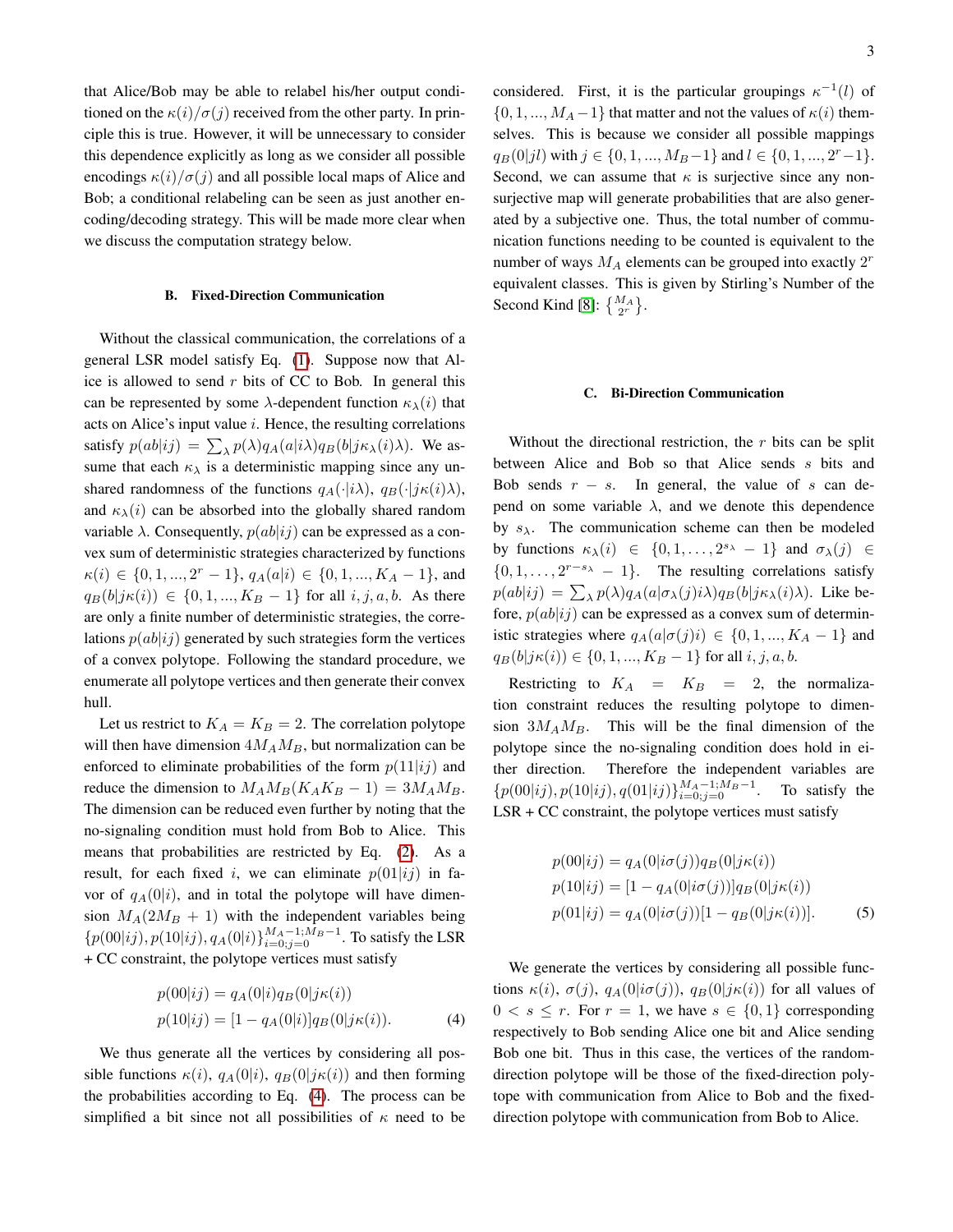#### D. Computational Procedure

Enumerating all the vertices can easily be accomplished using computer software such as MATLAB. What interests us are the corresponding facet inequalities of the polytope, which represent the "Bell Inequalities" for the particular model. Converting the vertex characterization into the facet characterization of a polytope is known as the *hull problem*, and in general it is an NP-Complete problem [\[9\]](#page-5-7). The computational task is made even more laborious due to the exponential growth in the communication complexity resulting from the asymptotic behavior of  $\{M_A \}_{2r}$ .

For  $M_A = 3$ ,  $M_B = 2$ , and  $r = 1$ , we were able to complete the calculation. After using MATLAB to enumerate all the polytope vertices, the main tool used was the freely available linear optimization program called PORTA [\[10\]](#page-5-8) that enabled us to switch between polytope representations. Lastly, we wrote a Python program to convert between locally equivalent inequalities and remove those equivalent inequalities.

# <span id="page-3-0"></span>III. FACET INEQUALITIES FOR  $M_A = 3$ ,  $M_B = 2$

# A. Fixed-Direction Communication

We now list the Bell Inequalities for the Alice  $\rightarrow$  Bob fixeddirection communication model. In what follows, we will represent inequalities by giving the coefficients of the 15 free variables. The coefficients will be arranged in a chart as:

| $q_A(0 0)$ $q_A(0 1)$ $q_A(0 2)$                                             |  |
|------------------------------------------------------------------------------|--|
|                                                                              |  |
| $\frac{p(00 00) p(00 10) p(00 20)}{p(00 01) p(00 11) p(00 21)} \leq \Gamma.$ |  |
| $\frac{p(10 00) \ p(10 10) \ p(10 20)}{p(10 01) \ p(10 11) \ p(10 21)}$      |  |
|                                                                              |  |

Here, we multiply whatever numbers appear in the chart by the corresponding probability, and the total sum must be less than Γ. For instance, the box

$$
\begin{array}{|c|c|c|c|}\n\hline\n-1 & 0 & 0 \\
\hline\n0 & -2 & 3 \\
0 & 4 & 0 \\
\hline\n0 & 0 & 5 \\
-6 & 0 & 0\n\end{array} \le 7.
$$

means that

$$
-qA(0|0) - 2p(00|10) + 3p(00|20) + 4p(00|11)
$$
  
+5p(10|20) - 6p(10|01)  $\leq 7$ .

In addition to the non-negativity constraint and the condition that  $q_A(0|i) \geq p(00|i_j)$ , we obtain the following eight facet inequalities for the case Alice sends 1 bit of CC to Bob.

I. 0 −1 1 0 1 0 −1 0 1 −1 0 0 ≤ 1. II. −1 −1 1 −1 1 0 −1 0 1 −1 0 0 ≤ 1. III. −1 −1 0 0 1 −1 0 1 1 −1 0 1 −1 0 −1 ≤ 1. IV. 0 0 0 −1 −1 1 −1 1 0 −1 −1 1 −1 1 0 ≤ 1. V. −1 0 0 1 −1 −1 1 −1 1 0 −1 1 0 −1 −1 ≤ 1. VI. −3 0 0 2 −2 0 2 1 −1 −1 −1 1 −1 0 −2 ≤ 1. VII. −3 0 0 2 −2 0 2 1 −1 −1 −2 1 −1 1 −2 ≤ 1. VIII. −3 0 0 2 −2 1 2 1 −2 −1 −2 1 −1 1 −2 ≤ 1.

 $|-1$  0 0

On the other hand, if the fixed communication direction is  $Bob \rightarrow Alice$ , then the allowed correlations are precisely those that satisfy the no-signaling from Alice to Bob (i.e. Eq. [\(2\)](#page-1-2)). A protocol for simulating any such  $p(ab|ij)$  is reviewed in Sect. [IV.](#page-4-0)

### B. Bi-directional Communication

We have computed a total of 143 inequivalent facet inequalities for bi-directional CC-assisted correlations. These are too numerous to present here, and we just make a few simple remarks. First, both the Alice  $\rightarrow$  Bob and Bob  $\rightarrow$  Alice fixeddirection polytopes are contained in the bi-directional polytope. On the other hand, there exist certain distributions that violate at least one of the 143 inequalities. For instance, like the distribution given in Ref. [\[7\]](#page-5-5), any distribution of the form  $p_{ab|i j} = a(j)b(i)$  lies outside the random-direction polytope, where both  $a$  and  $b$  are non-constant functions of  $j$  and  $i$  respectively. Intuitively, these distributions correspond to the scenario in which both Alice and Bob's output depend on the other's input. This cannot be simulated with only one bit of communication shared between the duo.

 $\begin{bmatrix} 0 & 0 & 0 \end{bmatrix}$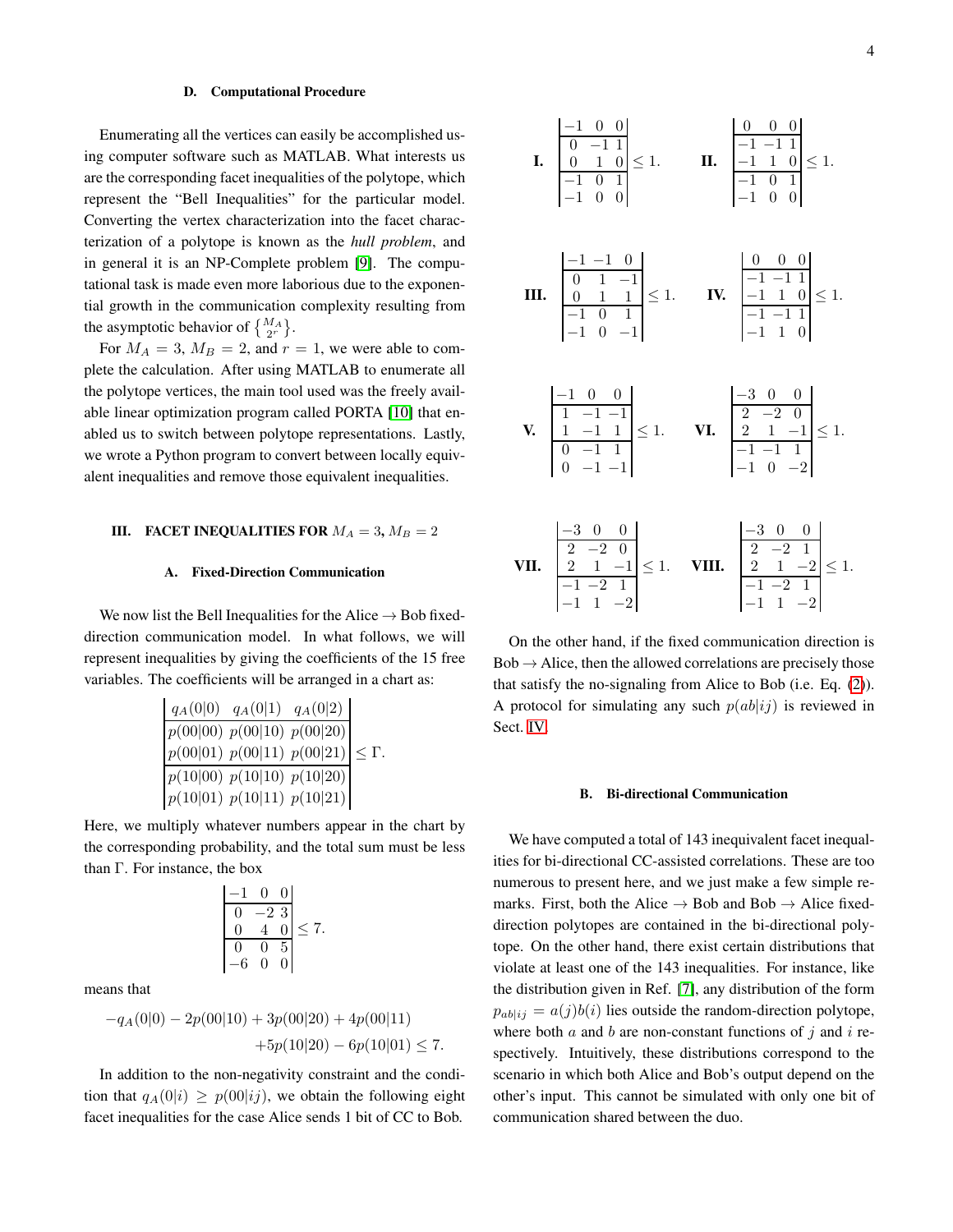# <span id="page-4-0"></span>IV. COMMUNICATION COST FOR SIMULATING NO-SIGNALING

In this section we quantify the CC cost for simulating a general no-signaling correlation. Specifically, we show that the simulation protocol given by Bacon and Toner is optimal. For  $M_A \geq M_B$ , their protocol uses  $\lceil \log_2 M_B \rceil$  bits of CC and is given as follows [\[7\]](#page-5-5). For each  $j \in \{0, 1, ..., M_B-1\}$ , Alice and Bob share a random variable ranging over  $\{0, 1, ..., K_B - \}$ 1} with distribution given by  $\{q_B(b|j)\}_{b=0}^{K_B-1}$ . Bob sends his input  $j$  to Alice and they both consult their share correlations to obtain output b. Then for each of Alice's input  $i \in \{0, 1, ..., M_A - 1\}$ , she samples from  $\{0, 1, ..., K_A - 1\}$ with distribution  $\{p(ab|ij)\}_{a=0}^{K_A-1}$  and outputs a.

We now show that this protocol is, in fact, optimal.

<span id="page-4-2"></span>**Theorem 1.** *Consider boxes with*  $M_A/K_A$  *inputs/outputs for Alice and*  $M_B/K_B$  *inputs/outputs for Bob, with*  $M_A \geq$ MB*. Then simulating all no-signaling correlations with local shared randomness requires at least*  $\lceil \log_2 M_B \rceil$  *bits of CC.* 

*Proof.* For a given  $M_A$  and  $M_B$ , we will construct a nonsignaling correlation,  $\hat{p}(ab|ij)$ , that cannot be simulated with fewer than  $\lceil \log_2 M_B \rceil$  bits of CC. In this distribution, only outputs 0 and 1 have nonzero probabilities. For  $i = 0$ , outputs 0 and 1 are perfectly correlated:  $\hat{p}(00|i j) = \hat{p}(11|i j) = 1/2$ . For  $0 < i \leq M_B - 1$ , the distributions are (i) perfectly correlated for outputs 0 and 1 whenever  $i \neq j$ , and perfectly anti-correlated for outputs 0 and 1 whenever  $i = j$ :  $\hat{p}(01|ii) = \hat{p}(10|ii) = 1/2$ . For  $i \geq M_B$ , the distributions are deterministic for Alice:  $\hat{p}(00|i j) = \hat{p}(01|i j) = 1/2$ . It can easily be verified that these correlations satisfy Eqns. [\(2\)](#page-1-2) and [\(3\)](#page-1-3). In fact, this is an extreme point of the binary output no-signaling polytope, as proven by Jones and Masanes [\[11\]](#page-5-9).

Suppose that  $r = \lfloor \log_2 M_B \rfloor - 1$  bits of CC suffice to simulate the given distribution. As described in Sect. [II,](#page-1-0) a general CC-assisted strategy can be decomposed into a convex combination of deterministic strategies. Let  $S$  be a variable for the various strategies, each occurring with probability  $p(S)$ . The total correlations are then given by  $\hat{p}(ab|ij) =$  $\sum_{\mathcal{S}} p(\mathcal{S}) p(ab|ij\mathcal{S})$ . For any particular strategy  $\overline{\mathcal{S}}$ , Alice sends Bob  $\kappa(i) \in \{0, 1, \ldots, 2^s - 1\}$  and Bob sends Alice  $\sigma(j) \in$  $\{0, 1, \ldots, 2^{r-s}-1\}.$ 

**Proposition 1.** *There exists three distinct values*  $t_0, t_1, t_2 \in$  $\{0, 1, ..., M_B-1\}$  *such that*  $\kappa(t_0) = \kappa(t_2)$  *and*  $\sigma(t_1) = \sigma(t_2)$ *.* 

*Proof.* For  $x \in \{0, 1, ..., 2^s - 1\}$ , let  $n_{max} = \max_x |\kappa^{-1}(x)|$ and take  $x_0$  such that  $|\kappa^{-1}(x_0)| = n_{max}$ . We have  $n_{max} \ge$  $\frac{M_B}{2^s} > 2^{r-s}$ . If  $r = s$ , choose  $t_0, t_2 \in \kappa^{-1}(x_0)$  and  $t_1$  to be any other nonnegative number  $\leq M_B - 1$ . If  $r > s$ , since  $\sigma$ 

takes on  $2^{r-s}$  different values, it follows that there must exist at least one distinct pair  $t_1, t_2 \in \kappa^{-1}(x_0)$  such that  $\sigma(t_1) =$  $\sigma(t_2)$ . The cardinality bound  $|\kappa^{-1}(x_0)| > 2$  means a third distinct  $t_0$  can be found in  $\kappa^{-1}(x_0)$ .  $\Box$ 

Let  $t_0, t_1, t_2$  be three values described in the proposition, and consider the four sets of conditional probabilities  $p(ab|ij\overline{S})$ , with  $i \in \{t_0, t_2\}$  and  $j \in \{t_1, t_2\}$ . The equality  $\hat{p}(ab|ij) = \sum_{\mathcal{S}} p(\mathcal{S}) p(ab|ij\mathcal{S})$  implies that  $p(ab|ij\overline{\mathcal{S}})$  is zero whenever  $\hat{p}(ab|ij)$  is zero. Hence,

<span id="page-4-1"></span>
$$
0 = p(01|t_0t_1\overline{S}) = p(10|t_0t_1\overline{S})
$$
  
\n
$$
0 = p(01|t_0t_2\overline{S}) = p(10|t_0t_2\overline{S})
$$
  
\n
$$
0 = p(01|t_2t_1\overline{S}) = p(10|t_2t_1\overline{S})
$$
  
\n
$$
0 = p(00|t_2t_2\overline{S}) = p(11|t_2t_2\overline{S}).
$$
 (6)

The probabilities satisfy

$$
p(ab|ij\overline{S}) = q_A(a|i\sigma(j)\overline{S})q_B(b|j\kappa(i)\overline{S})
$$

with  $1 = \sum_{a=0}^{1} q_A(a|i\sigma(j)\overline{S}) = \sum_{b=0}^{1} q_B(b|j\kappa(i)\overline{S})$ . By combining this with the equalities  $\kappa(t_0) = \kappa(t_2)$  and  $\sigma(t_1) =$  $\sigma(t_2)$ , it is straightforward to see that Eqns. [\(6\)](#page-4-1) cannot be simultaneously satisfied.  $\Box$ 

#### V. CONCLUSION

In this paper we have made partial progress in understanding how classical communication functions as a resource in generating non-local correlations. We have completely characterized the correlation polytope for  $M_A = 3$  and  $M_B =$  $K_A = K_B = 2$ . This is done for both fixed-direction and bi-directional communication. We then proved optimality in communication cost for simulating no-signaling correlations; regardless of the number of measurement outcomes, at least  $\min\{\lceil \log_2 M_A \rceil, \lceil \log_2 M_B \rceil\}$  bits of CC are required to produce all no-signaling correlations.

Concerning the question of simulating quantum correlations, one bit of CC is sufficient so long as  $\min\{M_A, M_B\}$  = 2. Hence, all quantum strategies will satisfy the inequalities presented in Section [III.](#page-3-0) The next obvious scenario to consider is  $M_A = M_B = 3$  and  $K_A = K_B = 2$ . Here, extensive work has been conducted to understand the local [\[12,](#page-5-10) [13\]](#page-5-11), quantum [\[14,](#page-5-12) [15\]](#page-5-13), and more general non-local correlations [\[16\]](#page-5-14). While our Theorem [1](#page-4-2) shows that one bit of CC is insufficient for simulating all non-signaling correlations, it is an important problem to understand whether all quantum correlations can nevertheless be simulated.